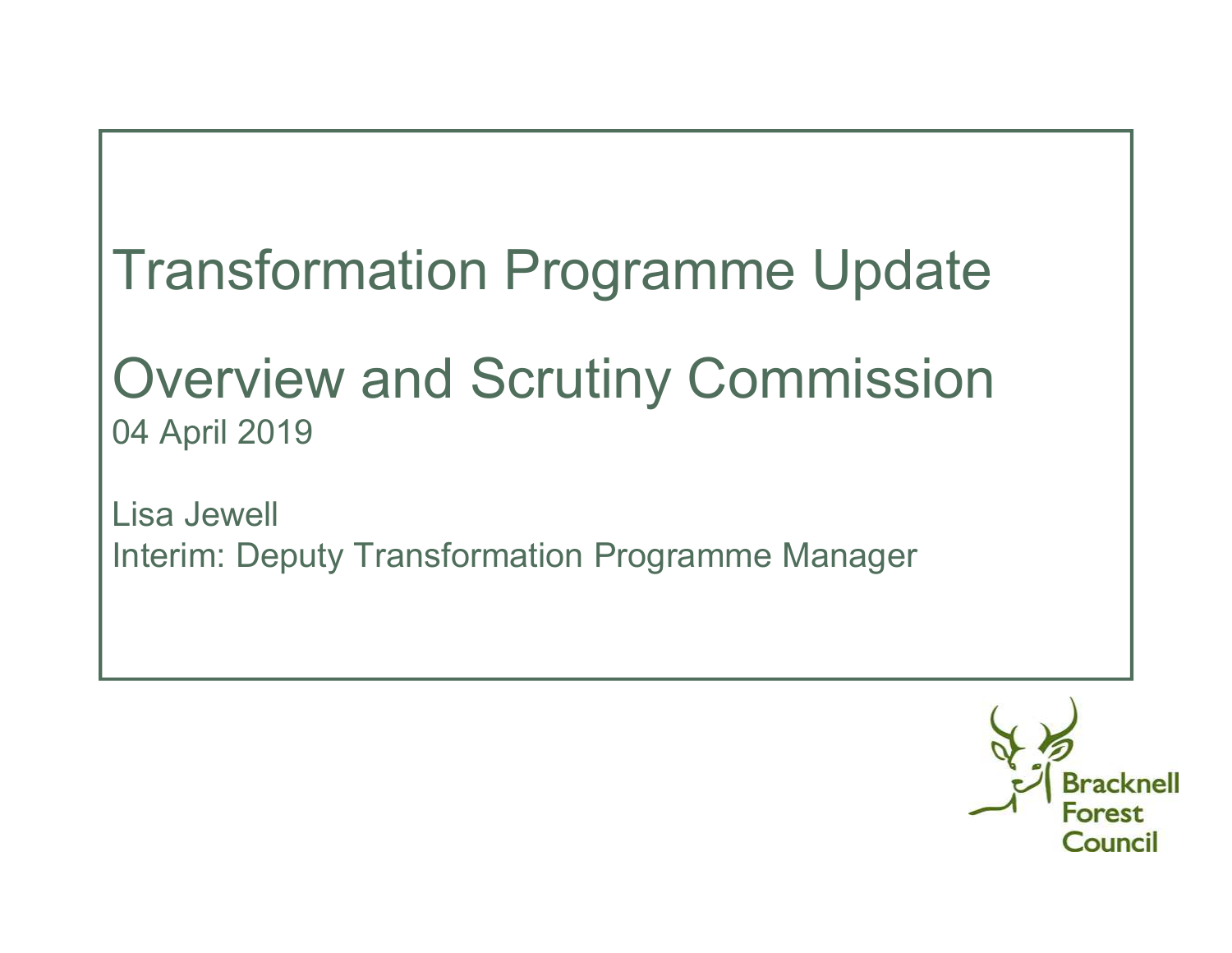### Transformation Programme - Headlines

The programme's original savings target of £12m on-going savings has now been delivered, with one-off programme costs totalling £2.2m

There remains significant momentum across the programme

We have reviewed the programme using a Portfolio Model approach to identify and agree priorities and resources

Projects have been accelerated or reconfigured where possible

Projects are reviewed continuously and updates provided to CMT monthly. Decisions can be made as to whether new projects should be commenced or any projects closed

We remain focussed on bringing key enablers of ICT and Organisational Development into the programme

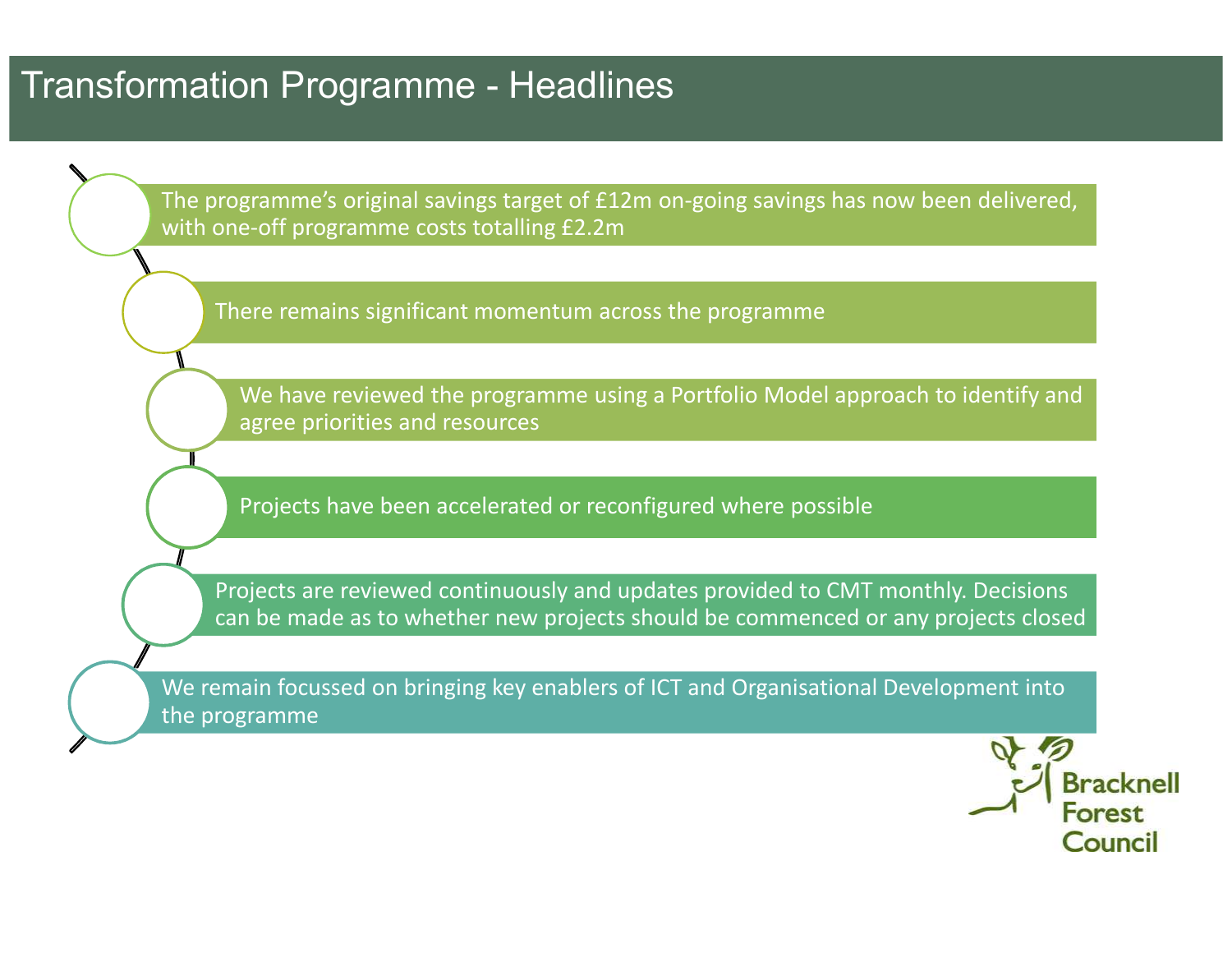We have stretched resources and previously we were managing too many projects across the Council all at one time, making progress slow.

CMT therefore carried out a prioritisation exercise across the whole of transformation to alleviate this.

We are using a portfolio methodology based on value, lifetime, resourcing and health to prioritise our projects moving forward.

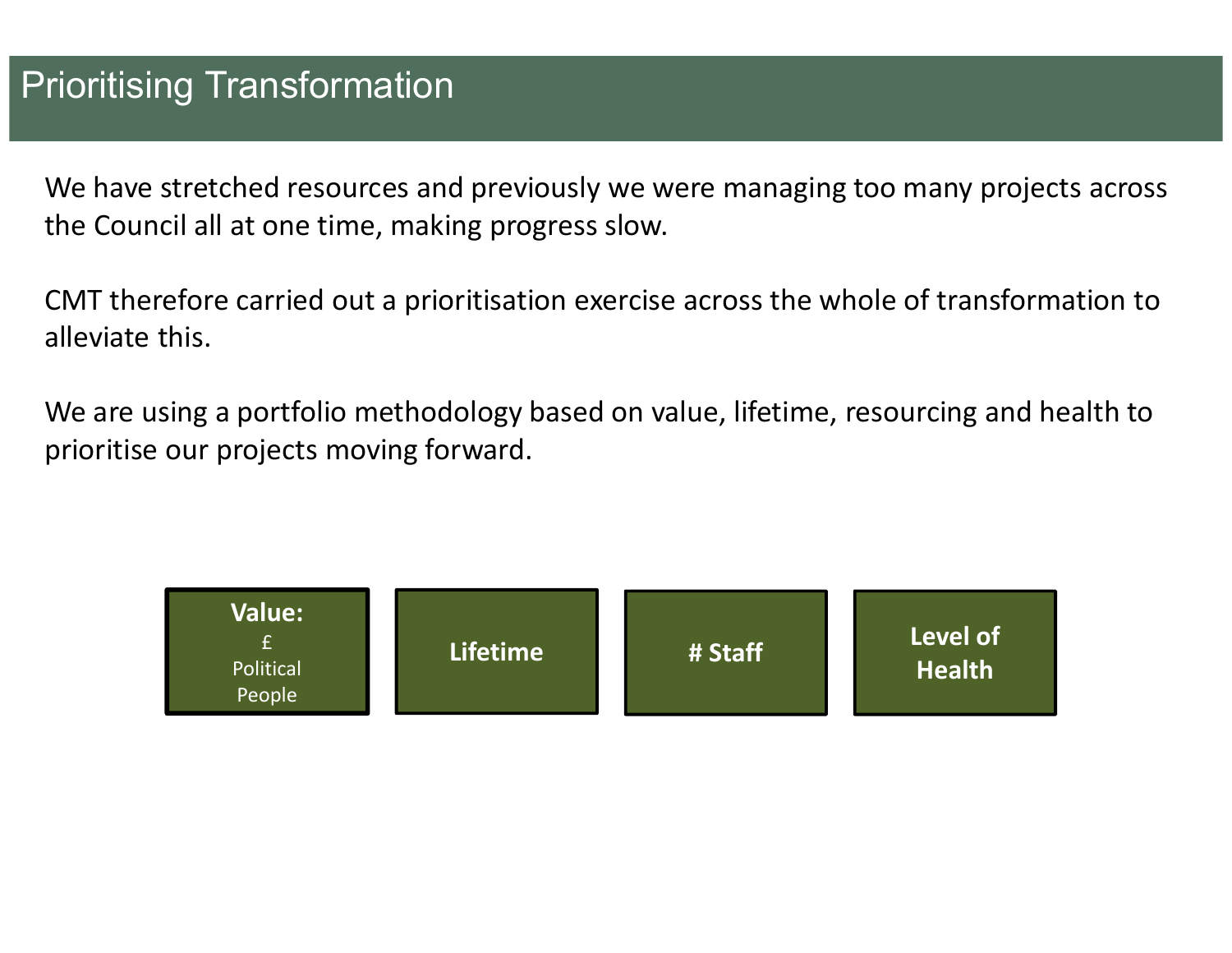### The Transformation Cycle



We now have a good balance of projects across all stages of the transformation cycle. Most of the newly initiated projects are in the early Analyse phase. This allows us to assess the strategic and financial impact of the project to determine the potential savings and benefits for our residents.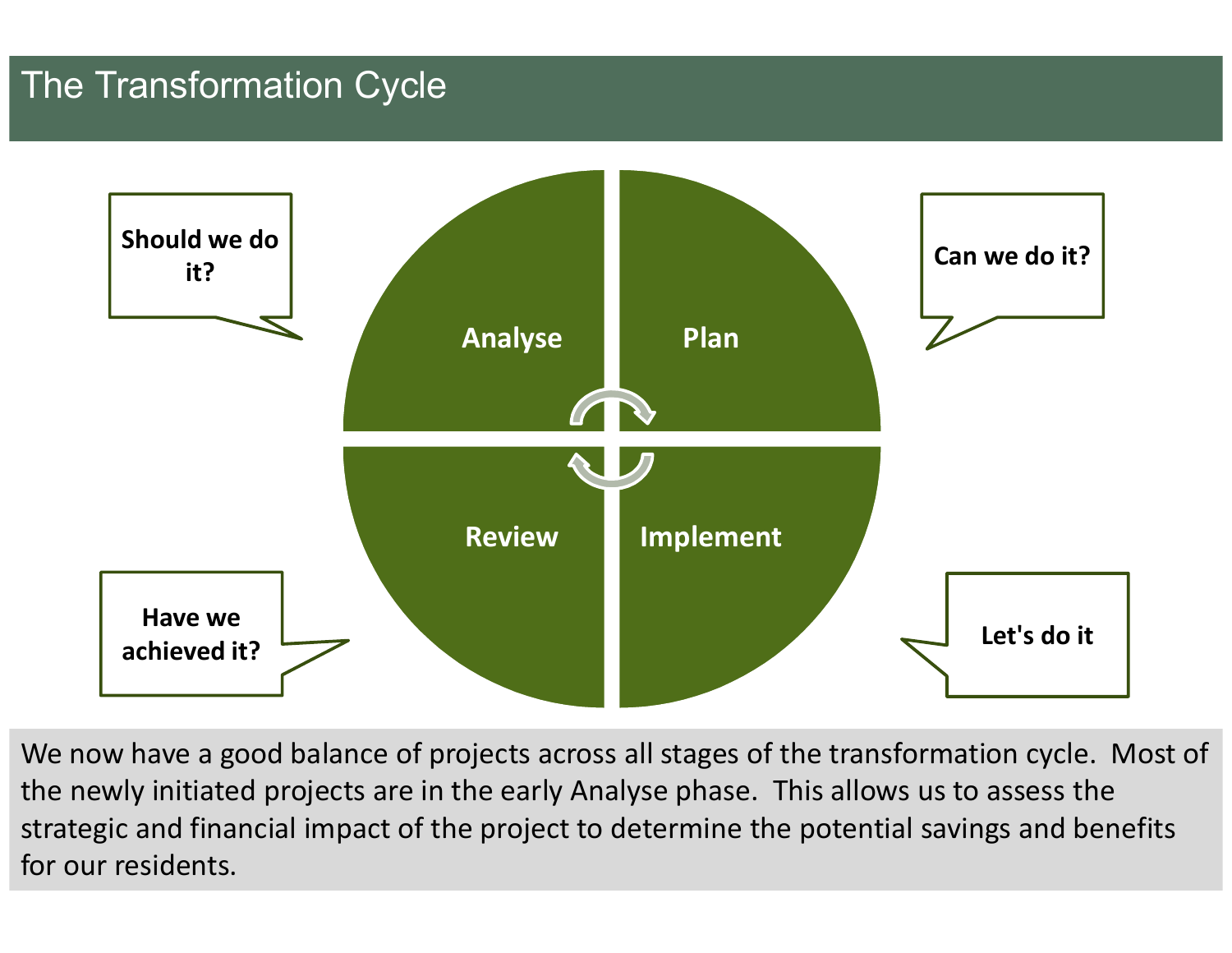## Service reviews

The adults' and children's programmes were a key focus for 2018/19 and will remain so for 2019/20 with significant increases in demand for services.

New projects are brought into the programme using a portfolio methodology to assess those projects which offer the greatest financial and strategic gain.

Organisational development, the ICT strategy and support services remain key enablers of council wide change.

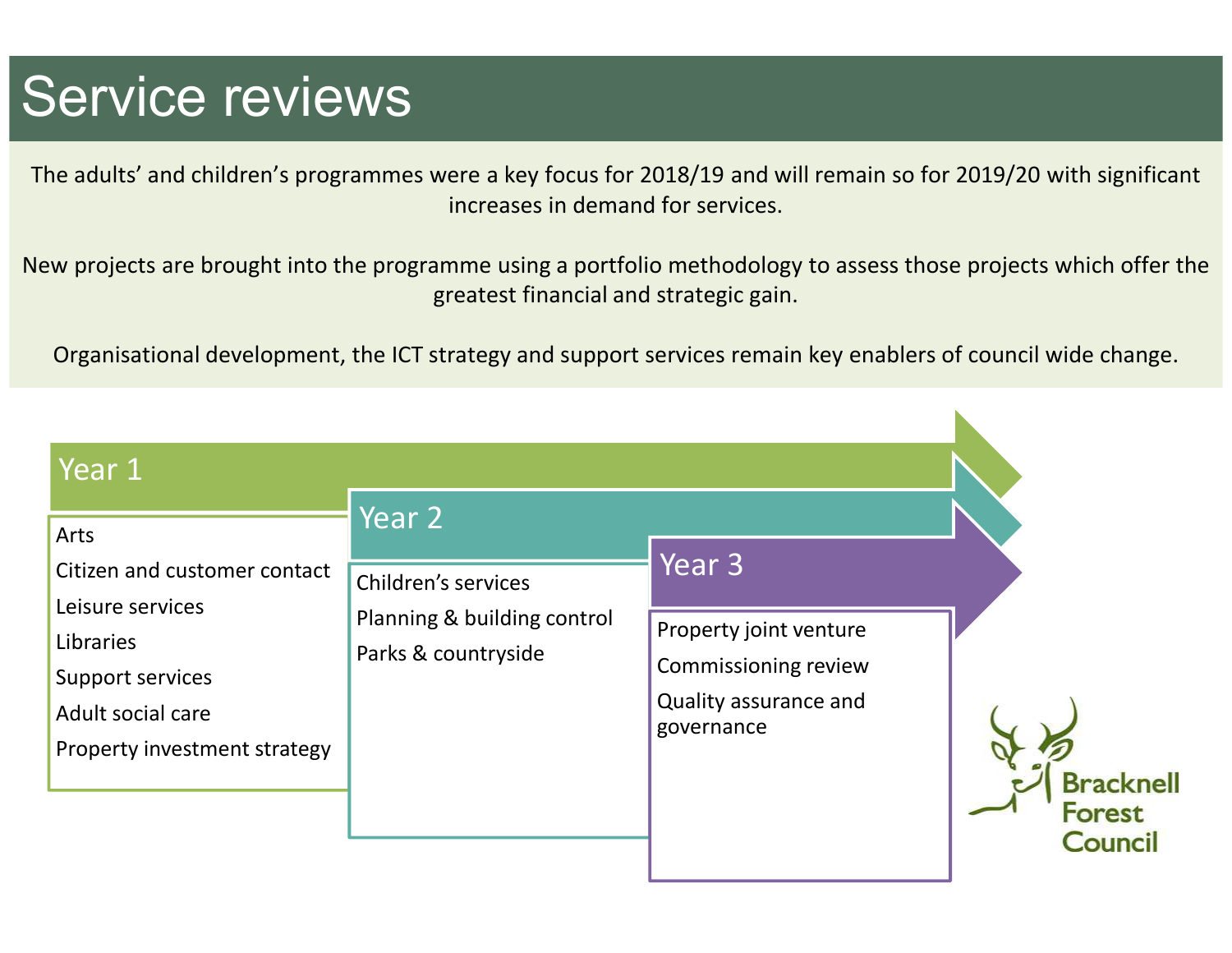### 2019/20 Prioritised Projects

#### Core transformation

- Property joint venture
- Depot
- Parks and Countryside
- Libraries
- Citizen and Customer Experience
- Support Services

#### Children's transformation

- Family Safeguarding Model
- Early help
- Edge of Care
- Placements
- Education improvement
- School support services
- Children's front door

#### Adult's transformation

- Bridgewell
- Section 117 reviews
- Residential affordability
- Early intervention (CMHTOA)
- Resource management
- Discharge to assess pilot
- Independent living
- Heathlands
- EDS and Forestcare
- Adults analyse phase

#### People transformation

- Quality and governance
- Commissioning
- People directorate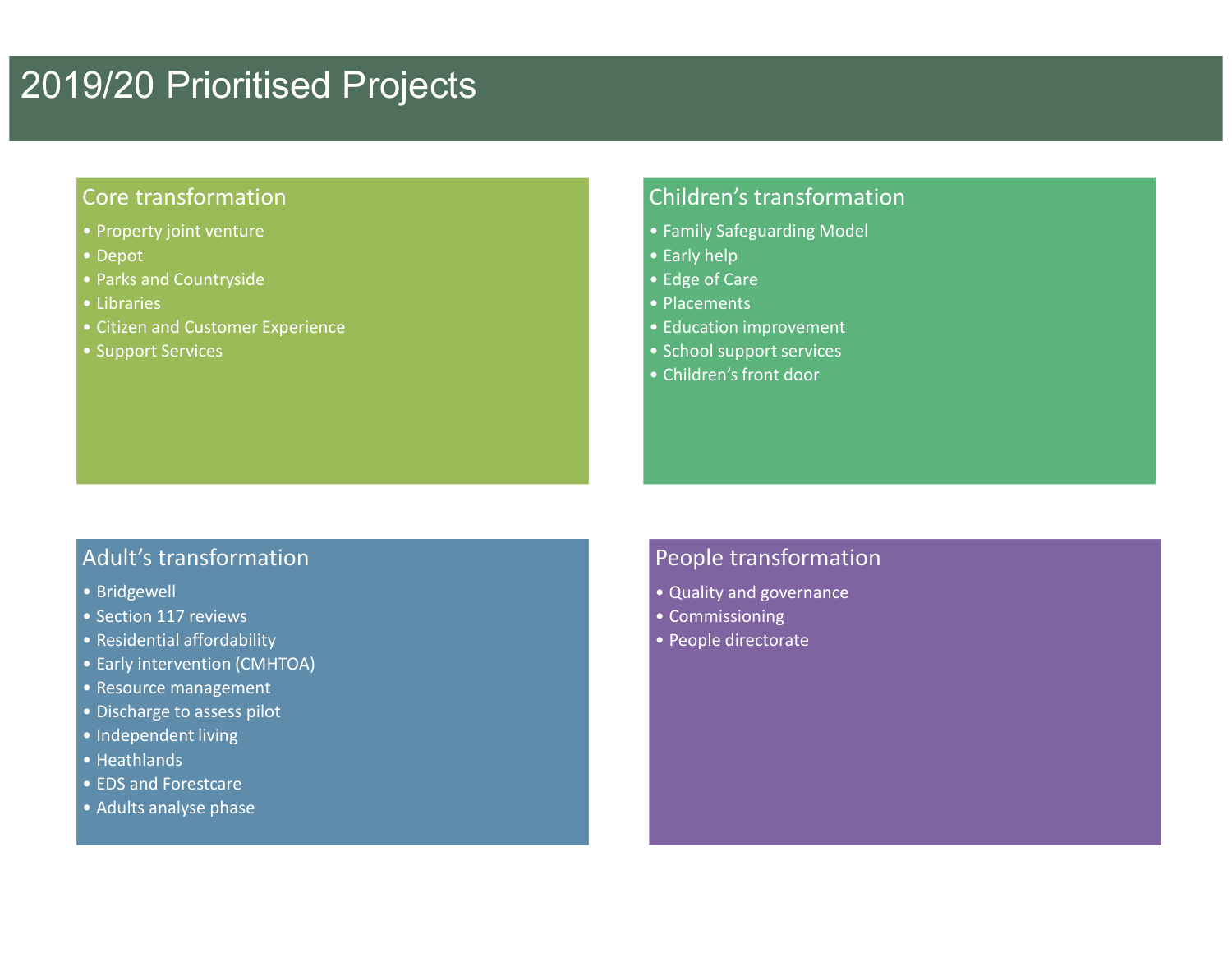# Core Programme

Library review – **Project closure 31 March 19**

- • Self-service kiosks are now available at all 9 branches including the new Harmans Water library ready for opening
- • Open + technology installation is nearing completion. Binfield library piloted this first and had great success. Sandhurst and Birch Hill libraries are the next planned branches to go live with extended opening hours

Parks and countryside review - **Project closure 31 March 19**

- Proposals to create a country park at Horseshoe Lake in Sandhurst were approved by Bracknell<br>Fareat Caunaille Executive when they met an Tuesday 42 Eshmeny •Forest Council's Executive when they met on Tuesday 12 February
- • Filming - Location managers and film producers were invited to a Berkshire Film Office launch event held on 6 March

Depot

- Project initiation documents now completed and initial Project Board to be scheduled<br>Feasibility repays on the releasting of FBC 8. Fernations into Time Causes is now being •
- • Feasibility paper on the relocation of EDS & Forestcare into Time Square is now being prepared for CMT decision
- Overall project update to be provided to CMT early April following initial Board meeting •

Property Joint Venture

- To procure a Joint Venture Partner and creation of a legal vehicle to implement proposed •developments within Bracknell Forest.
- Project is well underway and we are using external support to provide specialist property and •legal advice
- Procurement documentation is being produced for a launch day on 23 May which will be attended<br>hydrogland Chief Executive •by the Leader and Chief Executive
- We anticipate that the procurement process and award of Joint Venture Partner will take until first<br>messes and award of Joint Venture Partner will take until first •quarter 2020.





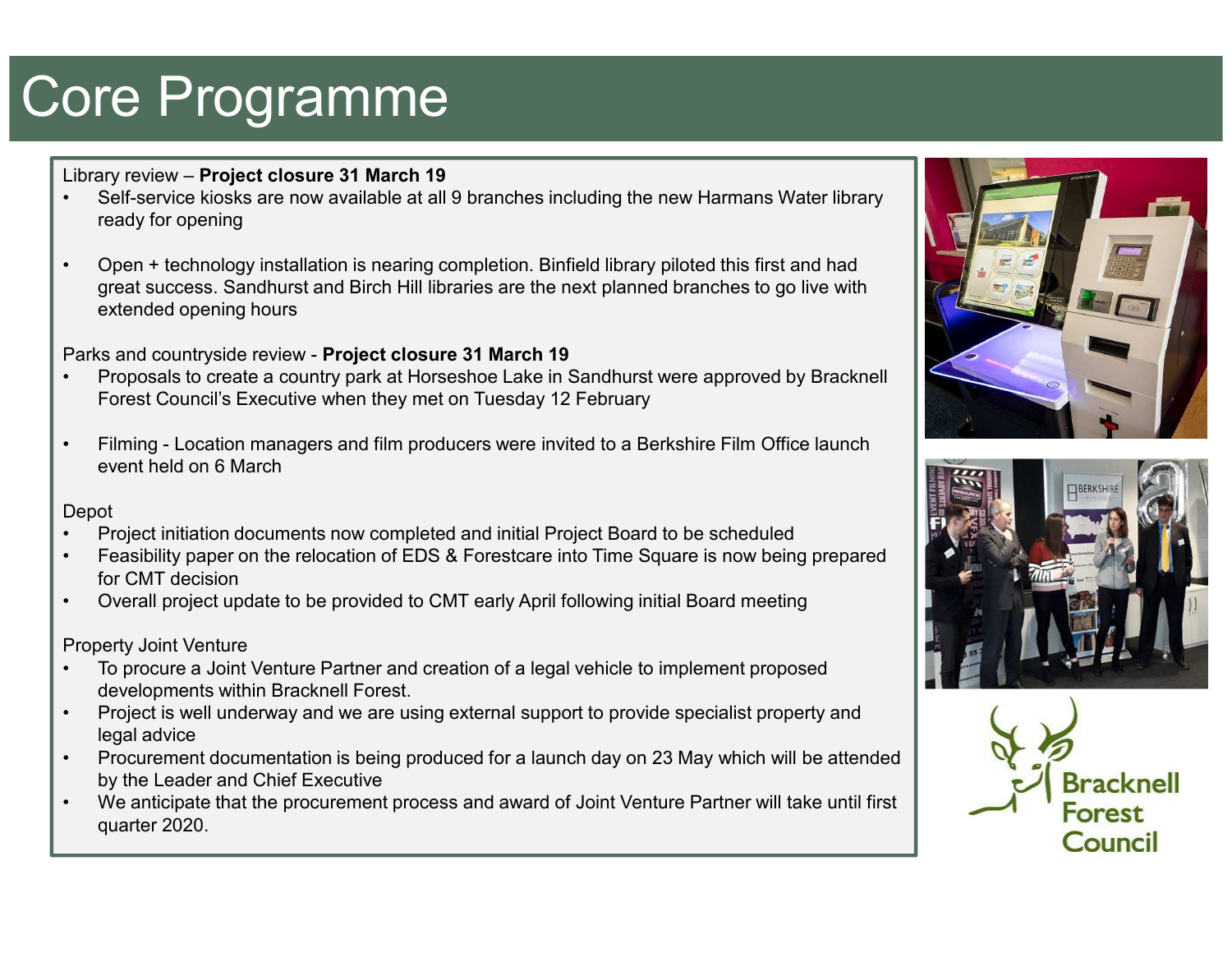## Adults programme

The programme has been handed over to the People Directorate leadership team and a new structure and methodology is in place. CMT have prioritised 9 projects to be taken forward with which we are looking to achieve the following outcomes:

- •Compliant, consistent and quality practice
- • Value for money for residents through more effective commissioning of placements
- A reduction in residential placements through earlier<br>interception and the review of discharge to access. •intervention and the review of discharge to assess arrangements
- • Considering the best use of the Heathlands and Bridgewell sites to provide local services to our residents
- • Exploring the best use of resources to appropriately support the Learning Disability community
- •Ensuring EDS and Forestcare Services meet our needs

The majority of the projects are in the early stages of analysis to determine the benefits that they could bring. In addition to this an exercise is being carried out to identify potential new projects to contribute to savings targets and improve service provision.





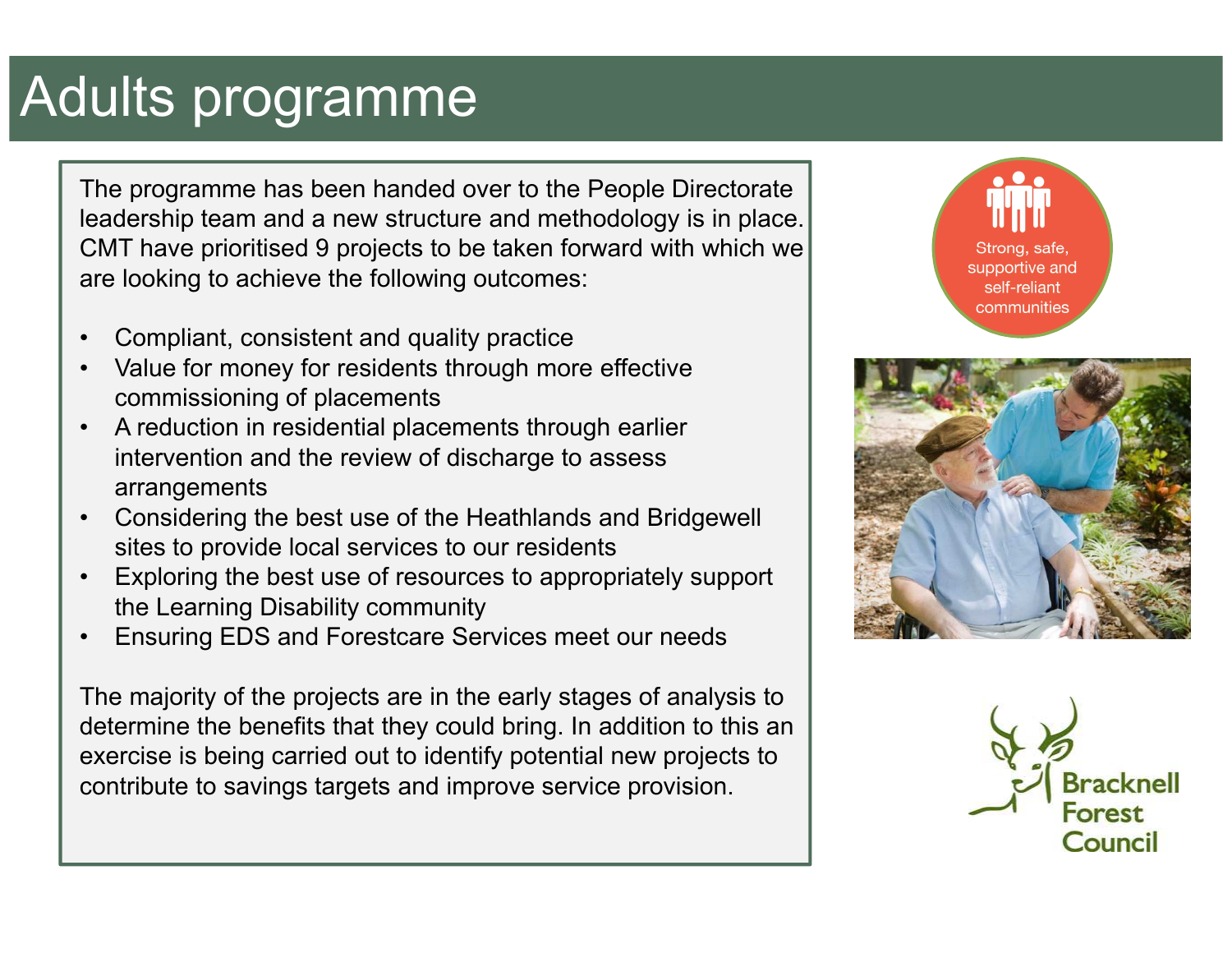# Children's programme

- •Savings of £825,000 have been achieved during the year to date.
- •Our new Early Help Family Hubs are now launched and operational.
- • Edge of Care continues to support young people at risk of coming into care, and to date practitioners have worked hard to avoid up to 20 young people from entering care.
- • The School Support Services project has launched Can (Do) – our new professional brand for all services to schools, as well as an online sales portal to our schools. We're working hard to develop this commercial offer and are looking to expand our market into local businesses and SMEs over the summer.
- • The Children's Transformation Team worked hard to support children's social care and early help teams to work well with Ofsted inspectors during our positive recent Joint Targeted Area Inspection (JTAI) in January.
- • We're continuing to develop practice quality and consistency to support the implementation of Family Safeguarding and continue to see evidence of good news in case studies and service performance indicators.





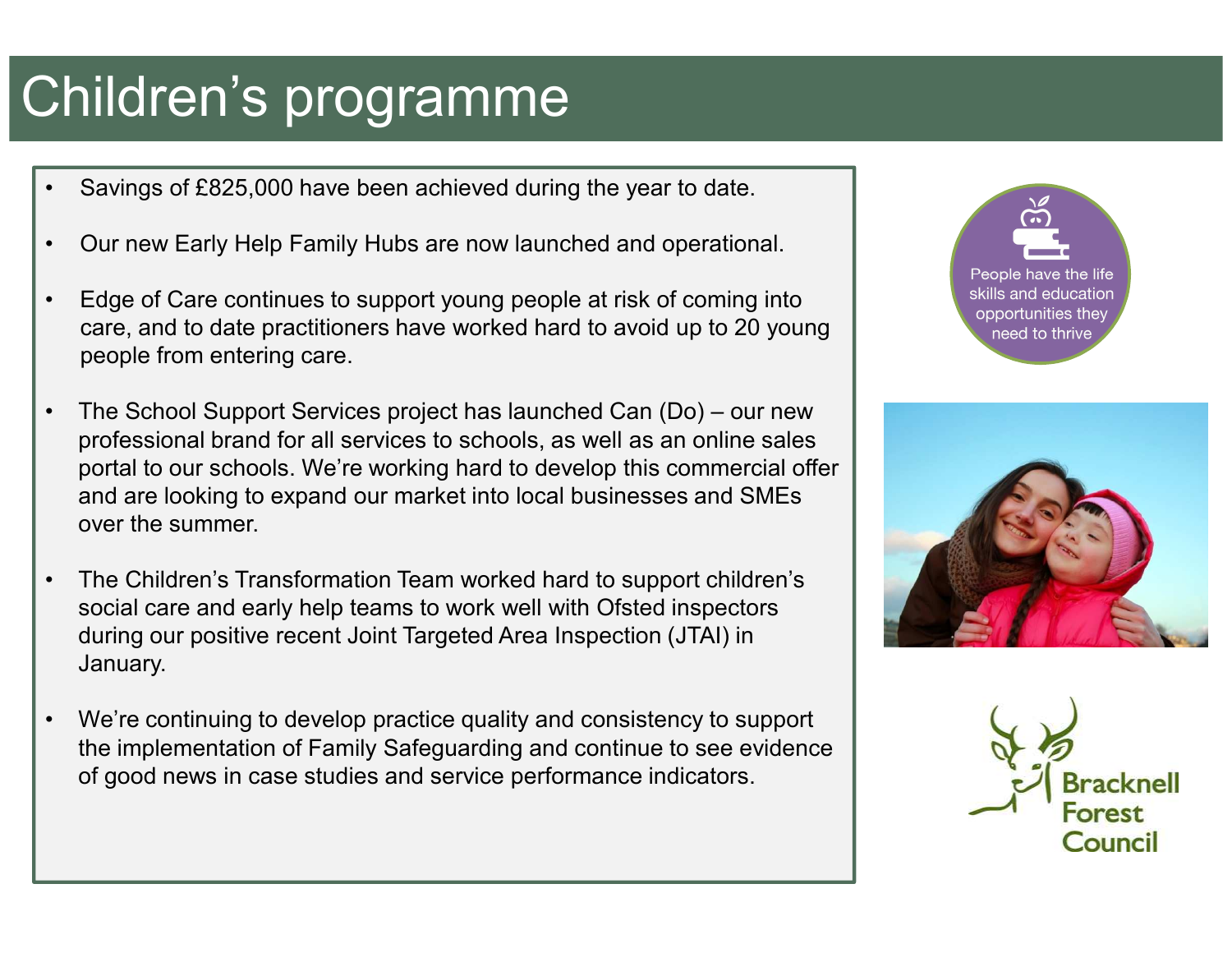# Culture Change

- • To support delivery of the transformation programme we have focused on developing the organisation and workforce to facilitate culture change.
- • The 'One Council' culture is developing based on a new set of shared values and behaviours. These values are central to transformation.
- • A clear programme for leadership and management development is being developed to support the culture change that underpins transformation.